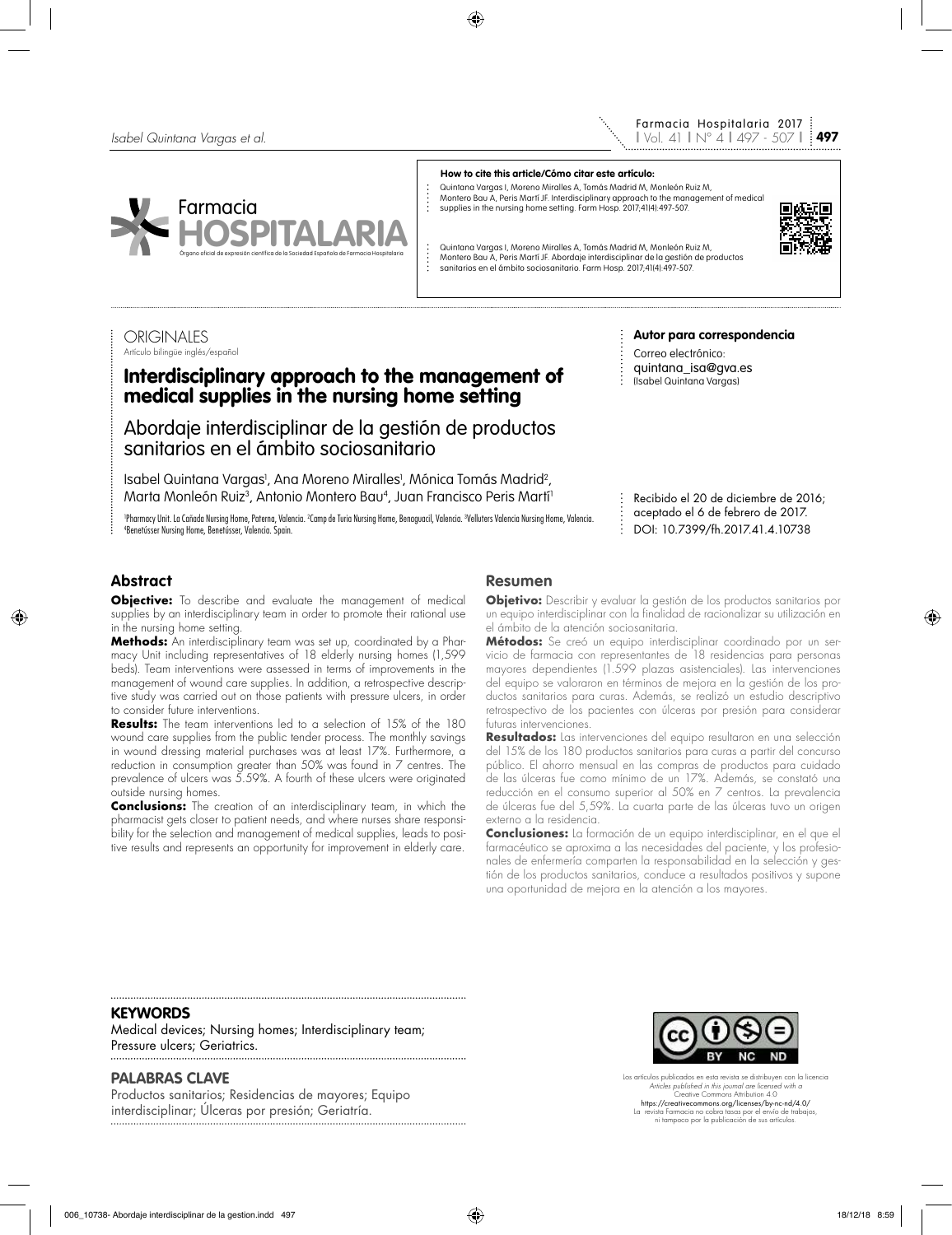### **Contribution to scientific literature**

This article intends to state the importance of the creation of interdisciplinary teams for the management of medical supplies. Ulcer development is a complex health issue, with many factors involved and a major impact on patients' quality of life, and associated to a significant economic cost; therefore, a rational use of medical supplies is crucial for prevention and pressure ulcers care. However, experiences in the interdisciplinary approach in this area are limited.

The outcomes of this study revealed that the integration of the pharmacist in interdisciplinary teams is an opportunity to improve the management of these products.

### **Introduction**

The population older than 65 years has almost doubled in our country during the last decades, from 11.2% in 1981 to 17.3% in 2011. Future forecasts about population state that by 2050 there will be over 15 million of elderly people, almost twice the current number, and they will represent over one third of the entire Spanish population (36.4%)'. Besides, demographical studies toresee a major growth in functionally dependent elderly population.

With the objective to cover the increasing needs of the population, health and social care resources have experienced a major development in recent years. Currently, elderly nursing homes provide care to a population with increasingly complex health problems, who require multiple types of care, halfway between hospital and home2. These are frequently fragile patients who require an interdisciplinary approach focused on the person, and it is essential to determine a systematic therapeutic plan based on a multidimensional assessment<sup>3</sup>. Along this line, the WHO has pointed out that collaboration between different professionals improves health outcomes, particularly for those patients with complex needs4.

Pressure ulcers (PUs) represent a frequent complication in immobilized patients, and have a very negative impact on their health and quality of life. In an epidemiological study conducted in 2013 by the GNEAUPP, the prevalence of PUs in the nursing home setting was estimated at 13.4% (CI95%: 12.6- 14.2)<sup>5</sup>. In terms of ulcer care, the European Wound Management Association (EWMA) has prepared a positioning document about their approach by an interdisciplinary team. Its authors state that, individually, the different healthcare professionals have no sufficient skills to address the complex needs of patients with ulcers, and that all members of the interdisciplinary team should share the responsibility to achieve the desired results 6.

In economic terms, the expenditure in medical supplies (MS) represents an average 7.5% of healthcare expenditure in European countries; in Spain, the percentage is 6.2%7 . Frequently, at hospital level, the use of MS exceeds the use of medications. In a study conducted in a medical-surgical hospital, wound dressing, gauzes, bandages, and other wound dressing materials were among the groups of MS that originated the higher expenses (15.6%)8.

On the other hand, from a regulatory point of view, Spanish legislation allocates to all healthcare professionals the responsibility for a rational use of MS, and assigns to Pharmacy Units the role of guaranteeing their effectiveness, safety and efficiency<sup>9</sup>.

The objective of the present article is to describe and evaluate a procedure for MS management in PU care, from an interdisciplinary perspective, and coordinated from a Pharmacy Unit (PhU), with the aim to achieve a rational use of MS in the nursing home setting.

## **Methods**

### Setting of the study

The present study has been conducted in the nursing home setting, on centres assigned to a centralized PhU. The study included all elderly nursing homes assigned to the PhU up to 2014. All those assigned subsequently have been excluded, as well as centres for persons with intellectual disability and centres for chronic mentally-ill patients.

### Interdisciplinay team

On June 2012, an interdisciplinary work team was created to improve the management and the rational use of MS in those centres assigned to the PhU. The team was formed by the nursing coordinators from the centres where care was provided, and a DUE (Nurse with University degree) from the PhU, as well as the Pharmacist responsible from the Functional Unit of Medical Supplies Management. With the objective of establishing the team priorities, the initial situation was analyzed through an economic study of the expenditure in medical supplies during 2011, on the Group A according to Pareto of the total use of MS (80% of accumulated use).

The team established biannual meetings, and agreed on the following lines of action: selection of products, conditions of use, periodical analysis of the use of MS in the centres, control of stocks in the centres, and epidemiological analysis of PUs in the centres. The economic objective was saving in purchases, at least 10%. Outcomes of team-agreed interventions were assessed.

### Lines of action

#### **a) Selection of medical supplies**

Based on the centralized public tender issued by the local healthcare authorities, the team conducts a selection of wound dressing and materials to be available at the centres. To this aim, an assessement of the technical characteristics of products, an economic simulation of their use in different scenarios, and a study of their utility in our setting of care is performed. The ability to select products for PU care has been evaluated through the percentage of products selected in relation to the total range of products available in the current public tender.

### **b) Conditions of use**

A consensus regarding the conditions of use for certain products that require closer follow-up, due to their high cost and/or special conditions of use is reached. In this way, the use of this type of products will require an individual request (Figure 1), which includes information about its use and a section for entering details about the patient and the PU evolution.

#### **c) Periodical analysis of the use of medical supplies in the centres**

The PhU provides each centre with information about six-monthly consumption of medical supplies and monthly use per patient of wound care material. The list of products included in the Group A according to Pareto is also included. The team conducts a comparative analysis in order to establish agreed strategies in order to improve the use of medical supplies.

In order to assess the impact of the team interventions regarding the use of medical supplies we calculated for each centre, the difference between the expenses at the beginning of team formation and three years afterwards.

#### **d) Control of stocks in the centres**

The interdisciplinary team determines that there must be a control of stocks in the centres at least every six months, in order to minimize immobilized products, adjust the quantities ordered and, ultimately, optimize the management of medical supplies.

### **e) Epidemiological analysis of PUs in the centres**

In order to learn about the situation regarding ulcer care in the centres, and establish common strategies of care, a descriptive retrospective study was conducted in 2014 about the risk of development of PUs and patients with PUs. The following information was collected every six months for each centre: number of beds, number of patients admitted during that period, number of patients classified into each risk category according to the Norton scale, number of patients with PUs, number of PUs at the start of the semester and during the semester, number of patients with new PUs and number of PUs with external origin (hospital, home, other nursing homes). This information was provided biannually to the PhU directly and voluntarily by professionals.

The descriptive analysis conducted in 2014 has been presented through the distribution of patients according to their risk of PUs, the prevalence and incidence of ulcers and patients with ulcers, as well as the percentage of ulcers with external origin (hospital, home, other nursing homes). Additionally, the prevalence of ulcers at the start of the second semester of 2014 has been calculated. No previous data were available.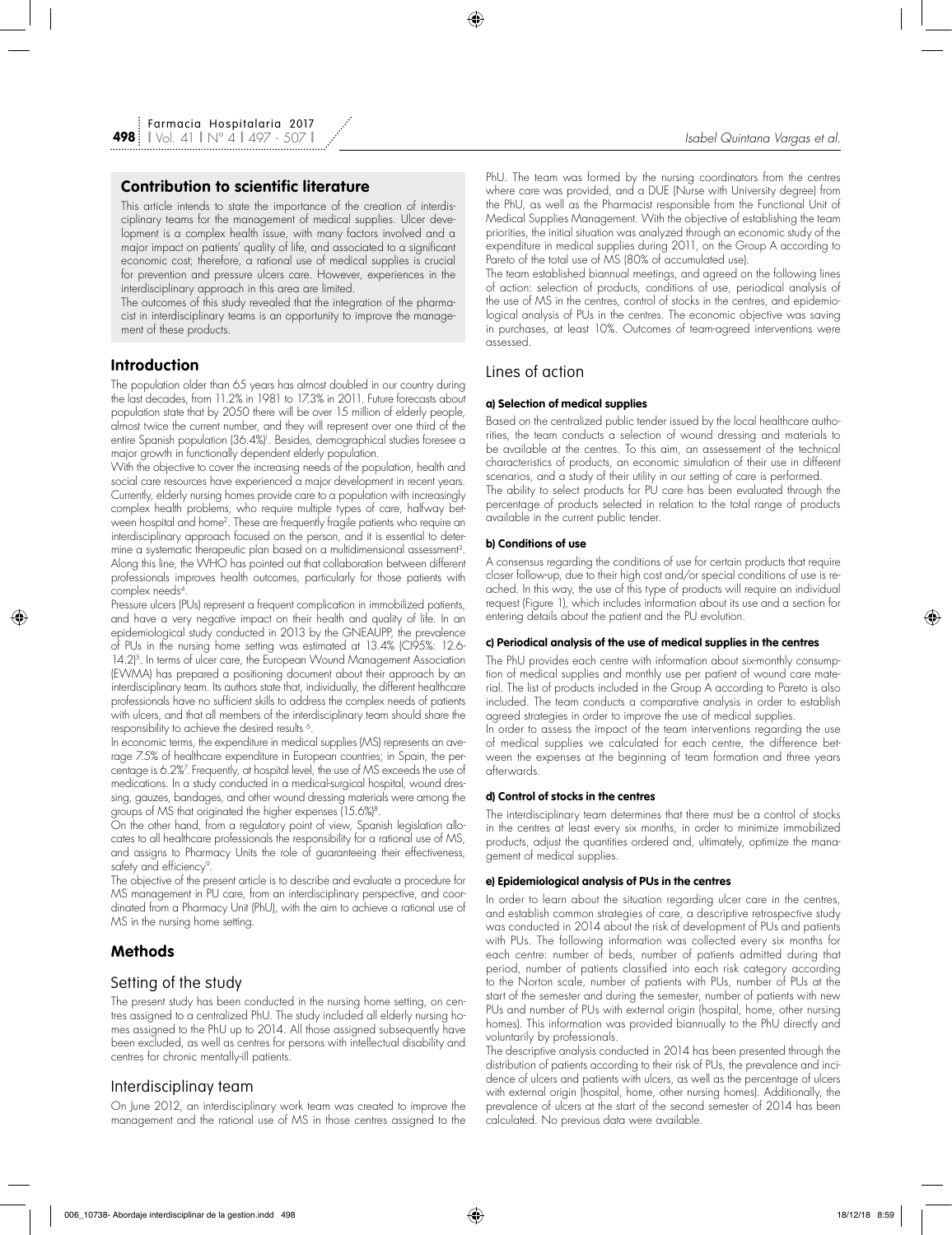

|                                                                                                                                                                               |                  | <u>Ringer's solution pre-activated 4 cm. wound dressing</u>                                                                                                                                           |  |  |  |  |  |  |  |  |
|-------------------------------------------------------------------------------------------------------------------------------------------------------------------------------|------------------|-------------------------------------------------------------------------------------------------------------------------------------------------------------------------------------------------------|--|--|--|--|--|--|--|--|
| <b>Characteristics of the wound dressing:</b>                                                                                                                                 |                  | The maximum interval for changing the wound dressing will be 24 hours<br>for the first change; afterwards, every 48 hours.                                                                            |  |  |  |  |  |  |  |  |
| Releases Ringer's solution into the wound, preparing the wound bed<br>and reactivating cicatrization.                                                                         |                  | <b>Contraindications and precautions:</b>                                                                                                                                                             |  |  |  |  |  |  |  |  |
| Promotes autolytic debridement, softens necrotic plates and absorbs<br>dead cells, bacteria and toxins.                                                                       |                  | At treatment initiation the size of the ulcer might increase due to the<br>elimination of irreversibly damaged tissue. This can be a symptom of the                                                   |  |  |  |  |  |  |  |  |
| <b>Indications:</b> Wounds with necrosis, infection or fibrin.                                                                                                                |                  | start of the healing process.                                                                                                                                                                         |  |  |  |  |  |  |  |  |
| <b>Application:</b><br>It can be applied to the surface of the ulcer, as well as into cavitated<br>ulcers.                                                                    |                  | Reddening of the ulcer edges can occur; this is usually an indication that<br>the blood circulation has been reactivated. During therapy, ulcers can<br>show a tendency towards spontaneous bleeding. |  |  |  |  |  |  |  |  |
| Secure with a bandage or, if necessary, with a low-absorption wound<br>dressing.                                                                                              |                  | Do not cut or damage mechanically the wound dressing. Do not combi-<br>ne with other topical medications.                                                                                             |  |  |  |  |  |  |  |  |
| The wound dressing must be in contact with the wound bed, avoiding<br>to go beyond its edges. It is recommended to protect the ulcer borders<br>with zinc oxide 10-30% cream. |                  |                                                                                                                                                                                                       |  |  |  |  |  |  |  |  |
| <b>Patient details:</b>                                                                                                                                                       |                  |                                                                                                                                                                                                       |  |  |  |  |  |  |  |  |
|                                                                                                                                                                               |                  |                                                                                                                                                                                                       |  |  |  |  |  |  |  |  |
|                                                                                                                                                                               |                  |                                                                                                                                                                                                       |  |  |  |  |  |  |  |  |
|                                                                                                                                                                               |                  |                                                                                                                                                                                                       |  |  |  |  |  |  |  |  |
| Details about the ulcer:                                                                                                                                                      |                  |                                                                                                                                                                                                       |  |  |  |  |  |  |  |  |
|                                                                                                                                                                               |                  |                                                                                                                                                                                                       |  |  |  |  |  |  |  |  |
|                                                                                                                                                                               |                  |                                                                                                                                                                                                       |  |  |  |  |  |  |  |  |
| <b>Previous treatments:</b>                                                                                                                                                   | <b>Duration:</b> |                                                                                                                                                                                                       |  |  |  |  |  |  |  |  |
|                                                                                                                                                                               |                  |                                                                                                                                                                                                       |  |  |  |  |  |  |  |  |
| <b>Evolution:</b>                                                                                                                                                             |                  |                                                                                                                                                                                                       |  |  |  |  |  |  |  |  |
|                                                                                                                                                                               |                  |                                                                                                                                                                                                       |  |  |  |  |  |  |  |  |
|                                                                                                                                                                               |                  |                                                                                                                                                                                                       |  |  |  |  |  |  |  |  |
|                                                                                                                                                                               |                  |                                                                                                                                                                                                       |  |  |  |  |  |  |  |  |
|                                                                                                                                                                               |                  |                                                                                                                                                                                                       |  |  |  |  |  |  |  |  |

#### Figure 1. *Individualize request for Ringer's solution pre-activated wound dressing.*

### **Results**

An interdisciplinary team was formed with representatives from 18 elderly nursing homes with a total number of 1,599 beds.

Data collected analysis on healthcare expenses by the PhU of the La Cañada Nursing Home during 2011 revealed a 21% expenditure in medical supplies in relation to the total expenses (medications and MS). Table 1 shows the list of products included in the Group A according to Pareto, calculated for the whole set of centres in 2011. Products for ulcer prevention and healing represented 72% of the total expenditure on medical supplies. Within this group, the first six products were foam wound dressings (53.9% of the accumulated consumption).

 Seven meetings have been held, with a mean of 12.7% attendants per meeting since the creation of the team on June 2012 and until December 2015.55.5% of nursing staff representatives of the centres attended at least half of the meetings.

During the first 12 months of follow-up, the monthly savings of wound-care materials purchasing was at least 17% (median= 36.4%; range= 17.5 to 54.9) with regard to the 12 months previous at the creation of the team.

After the assessment process, 27 products (15%) were selected from the 180 offered in the tender process. Table 2 shows the proportion of products from each category. In eight categories, the percentage of products selected was less than 25%, including foam wound dressings, silver wound dressings, hydrocolloids and alginates.

The interdisciplinary team agreed on the individual request for five products: ionic bioactive wound dressings, protease-modulating dressings, saline dressings, polyhexamethylene biguanide antimicrobial dressings (PHMB), and iodinated cadexomer dressings.

In 16 centres there was a reduction in the use of wound dressing materials. The median differences in the use of these products was -32.3% (range= -95.9 to 100). Besides, a reduction in use of more than 50% was confirmed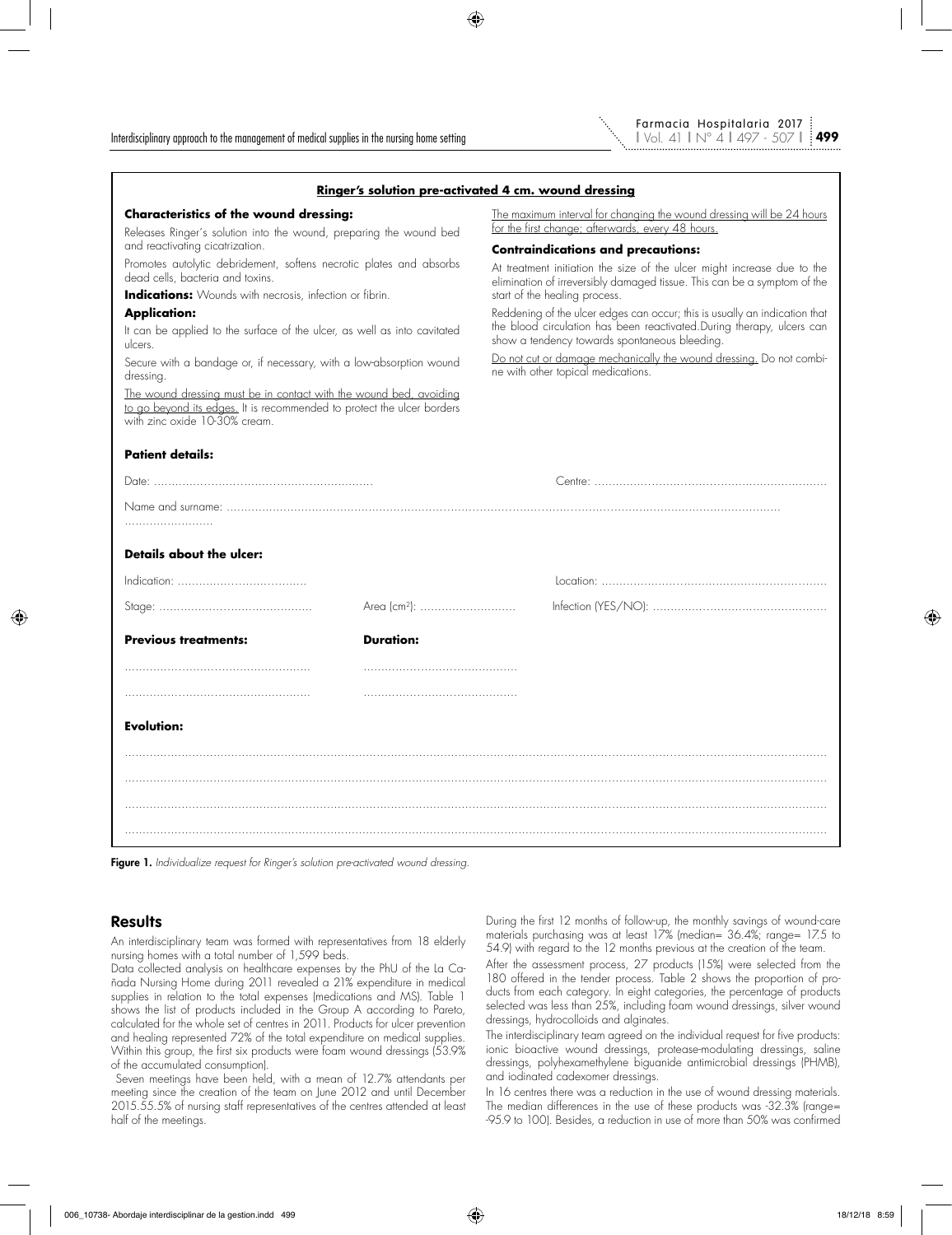### **Table 1.** Group A according to Pareto calculated for the total set of centres (year 2011)

| Product                                                    | Total use % | <b>Accumulated %</b> |
|------------------------------------------------------------|-------------|----------------------|
| Non-anatomical foam wound dressing with edges 15 x 20 cm   | 14.9        | 14.9                 |
| Non-anatomical foam wound dressing with edges 15 x 15 cm   | 8.9         | 23.8                 |
| Anatomical foam wound dressing (sacrum)                    | 8.1         | 31.9                 |
| Non-anatomical foam wound dressingwith edges 10 x 10 cm    | 7.7         | 39.6                 |
| Anatomical foam wound dressing (heel)                      | 7.3         | 46.9                 |
| Non-anatomical foam wound dressing with edges 7.5 x 7.5 cm | 6.9         | 53.8                 |
| Non-adhesive silicone wound dressing 15 x 15 cm            | 4.7         | 58.5                 |
| Blood glucose test strips                                  | 3.0         | 61.5                 |
| Non-anatomical wound foam dressingwith edges 20 x 20 cm    | 2.4         | 63.9                 |
| Collagen powder                                            | 2.4         | 66.3                 |
| Silver alginate wound dressing 20 x 30 cm                  | 2.3         | 68.6                 |
| Enteral feeding system for nutrition pump                  | 2,1         | 70.7                 |
| Urea hydrating cream                                       | 1.8         | 72.5                 |
| Alginate wound dressing 10 x 10 cm                         | 1.6         | 74.1                 |
| Hydrocolloid wound dressing in tape 2 x 45 cm              | 1.6         | 75.7                 |
| Charcoal and silver wound dressing 10 x 10 cm              | 1.4         | 77.1                 |
| Hypero x ygenated fatty acids                              | 1.4         | 78.5                 |
| Sterile gauze 20 x 40 cm                                   | 1.4         | 79.9                 |

### **Table 2.** Wound dressing materials selected from the public tender process

| <b>Product category</b>                     | No. of products from the public tender process | No. of products selected (%) |
|---------------------------------------------|------------------------------------------------|------------------------------|
| Non-anatomical foam wound dressing          | 34                                             | 4 (11.8%)                    |
| Protease-modulating wound dressing          | 8                                              | 1(12.5%)                     |
| Silver wound dressing                       | 28                                             | 4 (14.3%)                    |
| Hydrocolloid wound dressing                 | 14                                             | 2 (14.3%)                    |
| Alginate wound dressing                     | 6                                              | 1(16.7%)                     |
| Hydrogel wound dressing pad / Hydrogel      | 6                                              | 1(16.7%)                     |
| Saline wound dressing                       | 5                                              | 1 (20.0%)                    |
| Anatomical foam wound dressing              | 9                                              | 2 (22.2%)                    |
| Antimicrobial PHMB                          | 4                                              | 1(25.0%)                     |
| lodine / iodinated cadexomer wound dressing | 4                                              | $1(25.0\%)$                  |
| Hyperoxygenated fatty acids                 | 4                                              | 1(25.0%)                     |
| Polyurethane film wound dressing            | 3                                              | 1(33.3%)                     |
| Cotton dressing pad for tracheostomies      | $\overline{2}$                                 | $1(50.0\%)$                  |
| lonic bioactive wound dressing              | $\overline{c}$                                 | $1(50.0\%)$                  |
| Collagen                                    |                                                | 1 (100%)                     |
| Zinc oxide cream                            | $\overline{2}$                                 | 2 (100%)                     |
| Copolymer spray-on film                     |                                                | 1 (100%)                     |
| Liquid cleanser for sensitive skin          |                                                | 1 (100%)                     |
| System for affixing IV lines                | 4                                              | $0(0\%)$                     |
| Wound ressing impregnated with antiseptics  | 5                                              | $0(0\%)$                     |
| Post-surgical dressing pad                  | 6                                              | 0(0%)                        |
| Impregnated reticulated wound dressing      | $\overline{7}$                                 | $0(0\%)$                     |
| Reticulated silicone wounddressing          | 9                                              | $0(0\%)$                     |
| Protein gel matrix                          | $\mathbf{1}$                                   | $0(0\%)$                     |
| Active charcoal wound dressing              | $\overline{2}$                                 | $0(0\%)$                     |
| Silver sulfadiazine wound dressing          | 8                                              | $0(0\%)$                     |
| Multi-layer compression systems             | 4                                              | $0(0\%)$                     |
| <b>TOTAL</b>                                | 180                                            | 27 (15.0%)                   |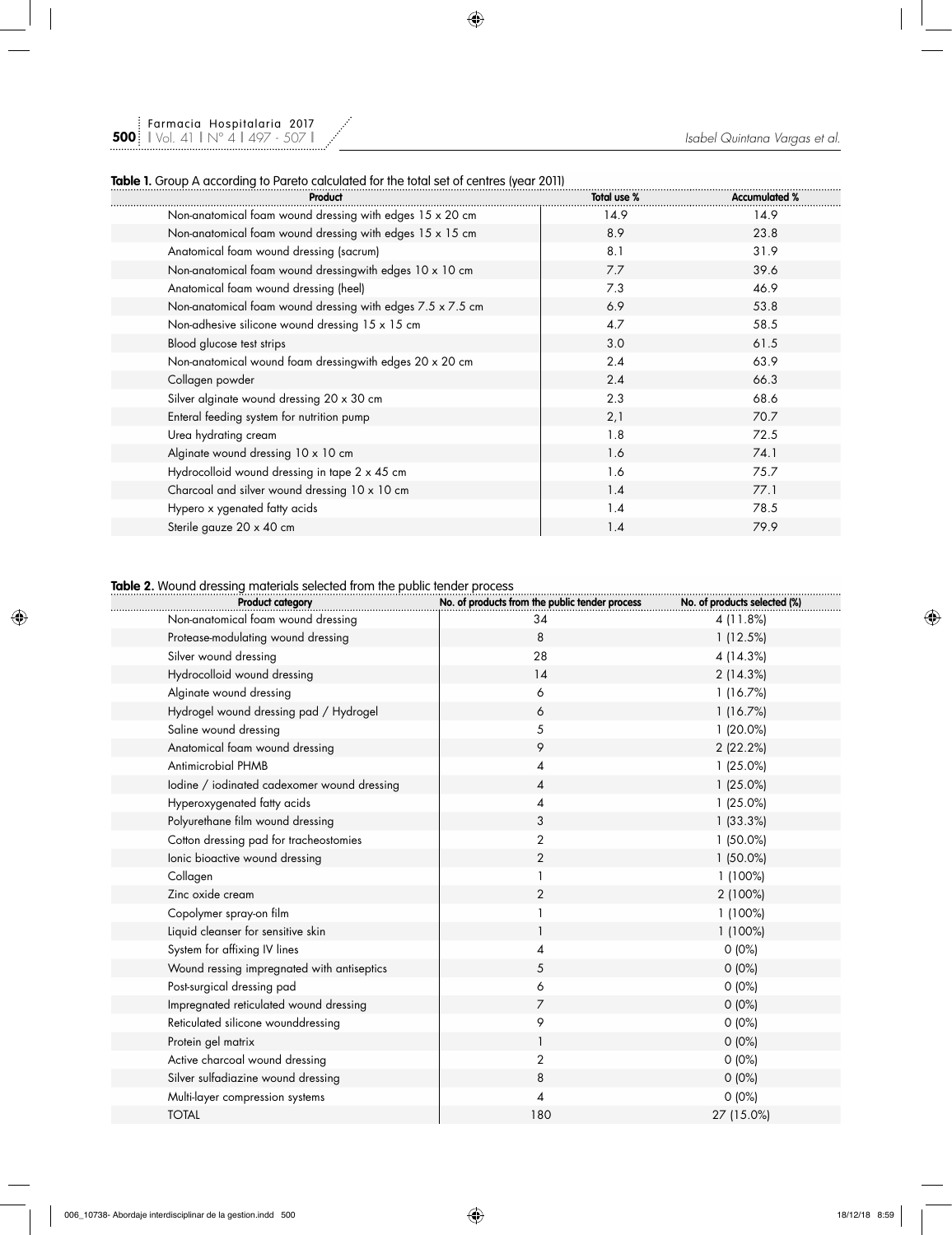in 7 centres (38.9% of the total). The distribution of the variation of use in the centres is represented in Figure 2.

Table 3 summarizes the information about the risk of PU and patients with PUs in 2014, broken down into semesters. This table includes data from 12 centres, which are different for each semester. More than 45% of patients admitted to the centres had medium or high risk of developing PUs. In the second semester, there was evidence of a higher incidence of patients with ulcers (2.15 new cases/100 patients/month). The prevalence of patients with ulcers (cases/ 100 patients/month) was 2.76 in the second semester. The prevalence of patients with ulcers and the prevalence of ulcers, calculated at the start of the second semester of 2014, was 4.91% and 5.59%, respectively. Regarding the origin of ulcers, the fourth part of them were originated outside the nursing homes.

### **Discussion**

The involvement of the pharmacist in interdisciplinary teams orientated towards the rational use of medication has become increasingly more relevant in the different settings of care. However, this involvement is still limited in the case of medical supplies, regardless of the high cost these represent, both at hospital level and in the nursing home setting. On the other hand, due to the fast technological innovation, these products are reaching high technical levels of complexity, requiring a wide knowledge and experience for their management.



Figure 2. *Distribution of the variation in use of wound dressing materials in the centres.*

Given the impact in terms of health, quality of life, and associated economic costs represented by the development of PUs in institutionalized elderly patients, it is essential to address the care of Pus and the management of the wound dressing materials as a team.

The creation of an interdisciplinary team coordinated by a PhU in the nursing home setting has allowed to conduct interventions targeted to a rational use of medical supplies. The involvement of the centres in the team can be considered satisfactory, taking into account the number of attendants per meeting. In our setting, different factors determine the involvement of the professionals of the centres, such as the geographical distance between the centre and the PhU, as well as the diversity of companies managing the centres and the PhU.

The outcomes obtained in the present study confirm that products for PU prevention and care represent a significant expenditure in the nursing home setting (72% of the total expenses in medical supplies); therefore, the interdisciplinary team focused their efforts on an efficient use of this group of products.

As our study shows, the management of medical supplies by an interdisciplinary team formed by nurses and pharmacists leads to positive outcomes in economic terms, presenting significant savings in the purchase of wound care materials during the follow-up period. This goes in line with the EWMA report, which points out the economic savings as one of the benefits of working in teams in chronic wound care, and provides positive outcomes in terms of ulcer cure and amputation rate<sup>6</sup>. Likewise, the experience of teams formed by nurses and pharmacists demonstrates, in a cost-effectiveness study about ulcer care in elderly nursing homes, that the interventions led to significant savings in costs, as well as an improvement in outcomes, measured as the proportion of cured ulcers and the time needed until complete cure<sup>10</sup>. One of the most relevant team interventions has been setting up an interdisciplinary procedure for the evaluation and selection of medical supplies, based on clinical and economic criteria. The selection process has been assessed as very positive by the members of the team, and the selection of medical supplies made covers the majority of needs of the persons under care. Besides, given that the selection limits the number of products managed in the centres, there is a simplification of management procedures in terms of ordering, storage and dispensing processes, as well as the review of expiration dates, etc.

On the other hand, this study has shown the variability of the information collected in the different centres regarding the record of ulcers and the use of different cut-off points for the scale of ulcer-risk assessment. This fact is a consequence of the different management and organization of each centre, and it can have an impact on the level of care assigned to patients, according to the centre where they are living. Moreover, from a statistical point of view, this variability leads to bias in the calculations made, and therefore represents a limitation to compare our data with other studies. This situation has been the basis to develope a document of consensus in order to standardize ulcer records in the centres.

|                                                          | 2014 (1st semester) | 2014 (2nd semester) |
|----------------------------------------------------------|---------------------|---------------------|
| Number of patients in nursing centres during this period | 920                 | 907                 |
| Number of beds in nursing centres                        | 900                 | 876                 |
| <b>Risk of ulcers</b>                                    |                     |                     |
| Low-risk patients                                        | 52.5%               | 54.9%               |
| Medium-risk patients                                     | 23.5%               | 17.9%               |
| High-risk patients                                       | 24.0%               | 27.2%               |
| Prevalence (cases/100 pts/month)                         |                     |                     |
| Number of patients with ulcers during the semester       | 1.82                | 2.76                |
| Number of ulcers in the semester                         | 294                 | 3.73                |
| Origin external to the centre                            |                     |                     |
| Number of ulcers with external origin                    | 26.5%               | 25.6%               |
| Incidence (new cases/100 pts/month)                      |                     |                     |
| Incidence of patients with ulcers                        | I 09                | 2.15                |
| Incidence of ulcers                                      | - 54                | 2.41                |
|                                                          |                     |                     |

**Table 3.** Information regarding the risk of PUs and patients with PUs (year 2014)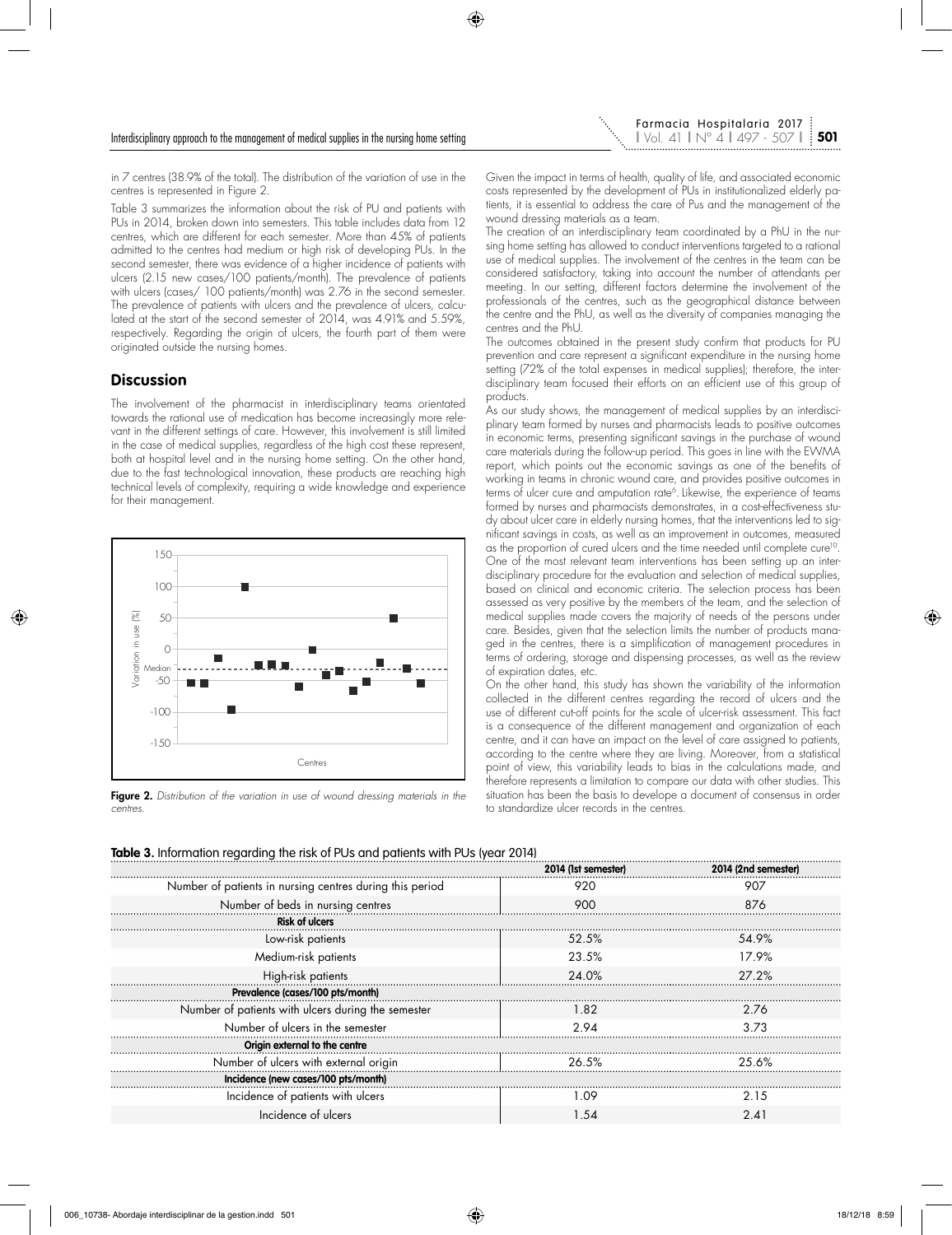Regarding the epidemiological analysis of PUs in the centres, it is observed that the institutionalized population in our setting presents major frailty characteristics, because more than 45% are at medium or high risk of developing PUs. In terms of PU prevalence, the value calculated at the start of the second semester of 2014 was 5.59%. This percentage is significantly inferior to the one reported in the 4th National Study of Prevalence of PUs elaborated by the GNEAUPP in 2013, which states a 13.4% prevalence of PUs in nursing centres4. This difference can be partly explained by the variability of ulcer records in the centres, and there could have also been a non-response bias, because it is possible that the data reported mainly came from those professionals more motivated in terms of preventing and addressing PUs.

Finally, the care setting where the PUs were originated has been studied. It is worth highlighting that one in four PUs are originated outside the centres.

### **Bibliography**

- 1. Las personas mayores en España. Informe 2012. Datos estadísticos estatales y por comunidades autónomas. Ministerio de Sanidad, Servicios Sociales e Igualdad. Instituto de Mayores y Servicios Sociales (IMSERSO). 1ª edición,  $2014.$
- 2. Peris Martí JF, Fernández Villalba E, Bravo José P, Sáez Lleó C, García-Mina Freire M. Reflexión sobre la prestación farmacéutica en centros sociosanitarios. Entendiendo la realidad para cubrir las necesidades. Farm Hosp. 2016;40(4):287-300.
- 3. Amblàs Novellas J, Espaulella Panicot, J, Blay Pueyo C, Molist Brunet N, Lucchetti d´Aniello GE, Anglada Arisa A *et al.* Tópicos y reflexiones sobre la reducción de ingresos hospitalarios: de la evidencia a la práctica. Rev Esp Geriatr Gerontol. 2013;48(6):290-6.
- 4. World Health Organization. Framework for action on interprofessional education & collaborative practice. 2010. [accedido 26 Abr 2016]. Disponible en: www.who.int/hrh/resources/framework\_action/en/
- 5. Pancorbo-Hidalgo PL, García-Fernández FP, Torra i Bou, JE, Verdú Soriano J, Soldevilla-Agreda JJ. Epidemiología de las úlceras por presión en España en 2013: 4.º Estudio Nacional de Prevalencia. Gerokomos. 2014;25(4):162-70.

This value is similar to the one found in the study by the GNEAUPP, where 34.8% of PUs recorded in nursing centres have an external origin4. Other study in a medium and long stay nursing centre calculated a mean prevalence of external ulcers of 20.5%<sup>10</sup>. This high proportion of ulcers originated in settings outside the nursing homes reveals the need to develop programs for PU prevention that include the different levels of care in a coordinated way, thus minimizing the negative effects of transition of care.

This study states that the creation of an interdisciplinary team, where the pharmacist gets closer to patient needs, and nursing professionals share responsibility for selection and management of medical supplies, generates a setting of collaboration between professionals, leads to positive results regarding the rational use of medical supplies, and represents an opportunity for improvement in patient care.

- 6. Moore Z, Butcher G, Corbett LQ, *et al.* AAWC, AWMA, EWMA Position Paper: Managing Wounds as a Team. J Wound Care. 2014;23(5 Suppl.):S1-S38.
- 7. Jiménez Torres J, Gaspar Carreño M, Arias Pous P, Villimar Rodríguez A, Márquez Peiró JF, Marco Garballo JL. Procedimiento normalizado de trabajo para incluir/ excluir/cambiar productos sanitarios en el hospital. Rev. O.F.I.L. 2014;24(3):149-59.
- 8. Soriano Irigaray L, Rodríguez Lucena FJ, Murcia López AC, Moya Forcén PJ, Castillo Guerra JM, Herández Mondéjar J. Impacto económico del gasto en productos sanitarios y papel del farmacéutico en un hospital médico-quirúrgico. Panorama Actual del Medicamento. 2014;38(376):815-17.
- 9. Ley 29/2006, de 26 de julio, de garantías y uso racional de medicamentos y productos sanitarios. Boletín Oficial del Estado, de 27 de julio de 2006, núm. 178, pp. 28122-28165.
- 10. Vu T, Harris A, Duncan G, Sussman G. Cost-effectiveness of multidisciplinary wound care in nursing homes: a pseudo-randomized pragmatic cluster trial. Family Practice. 2007;24:372-379.
- 11. Ramos A, Ribeiro ASF, Martín A, Vázquez M, Blanco B, Corrales JM *et al.*  Prevalencia de úlceras por presión en un centro sociosanitario de media-larga estancia. Gerokomos. 2013;24(1):36-40.

# VERSIÓN ESPAÑOLA

### **Aportación a la literatura científica**

Este trabajo pretende poner de manifiesto la importancia de la formación de equipos interdisciplinares para la gestión de los productos sanitarios. El desarrollo de úlceras es un problema de salud complejo y multifactorial, con un gran impacto en la calidad de vida del paciente y asociado a un coste económico considerable, de ahí la importancia del uso racional de los productos sanitarios para la prevención y el cuidado de las úlceras por presión. Sin embargo, las experiencias de gestión interdisciplinar en este campo son limitadas hasta el momento. Los resultados de este trabajo revelan que la integración del farmacéu-

tico en equipos interdisciplinares constituye una oportunidad de mejora de la gestión de estos productos.

### **Introducción**

La población mayor de 65 años prácticamente se ha duplicado en las últimas décadas en nuestro país, pasando de representar un 11,2% en 1981 a un 17,3% en 2011. Las proyecciones de población apuntan a que en el año 2050 habrá más de 15 millones de personas mayores, casi el doble que en la actualidad, y representarán más de un tercio del total de la población española (36,4%)<sup>,</sup>. Además, los estudios demográficos prevén un importante crecimiento de la población anciana funcionalmente dependiente.

Con el objetivo de cubrir la creciente necesidad de la población, los recursos de atención sociosanitaria han tenido un desarrollo importante en los últimos años. Actualmente los centros de tipo residencial para personas mayores dependientes atienden a una población con problemas de salud cada vez más complejos y con necesidad de cuidados sanitarios múltiples, que se sitúan a medio camino entre el hospital y el domicilio2. Frecuentemente se trata de pacientes frágiles que requieren un abordaje interdisciplinar centrado en la persona, siendo imprescindible el establecimiento de un plan terapéutico sistemático a partir de una valoración multidimensional3. En esta línea, la OMS indica que la colaboración entre los distintos profesionales, especialmente en los pacientes con necesidades complejas, mejora los resultados de salud4.

Las úlceras por presión (UPP) constituyen una complicación frecuente en el paciente inmovilizado y tienen un impacto muy negativo sobre su salud y calidad de vida. En un estudio epidemiológico realizado en 2013 por el Grupo Nacional para el Estudio y Asesoramiento sobre Úlceras por Presión y Heridas Crónicas (GNEAUPP) se calculó en el ámbito sociosanitario una prevalencia de UPP del 13,4% (IC95%: 12,6-14,2)<sup>5</sup>. En relación con el cuidado de las UPP, la European Wound Management Association (EWMA) ha elaborado un documento de posicionamiento sobre su abordaje desde un equipo interdisciplinar. Sus autores afirman que, individualmente, los diferentes profesionales sanitarios no disponen de habilidades suficientes para abordar las necesidades complejas de los pacientes con úlceras, y que todos los miembros del equipo interdisciplinar deben compartir responsabilidad en la obtención de los resultados deseados<sup>6</sup>.

En términos económicos, el gasto en productos sanitarios (PS) representa un promedio del 7,5% del gasto sanitario en países europeos, siendo este porcentaje en España del 6,2%7 . Frecuentemente, a nivel hospitalario el consumo de PS supera al de medicamentos. En un estudio realizado en un hospital médico-quirúrgico, los apósitos, gasas, vendas y material de curas se encontraron entre los grupos de PS que originaron mayor gasto  $(15.6\%)$ <sup>8</sup>.

Por otra parte, desde el punto de vista normativo, la legislación española atribuye a todos los profesionales sanitarios la responsabilidad del uso racional de los PS y asigna a los servicios de farmacia la función de garantizar su efectividad, seguridad y eficiencia<sup>9</sup>.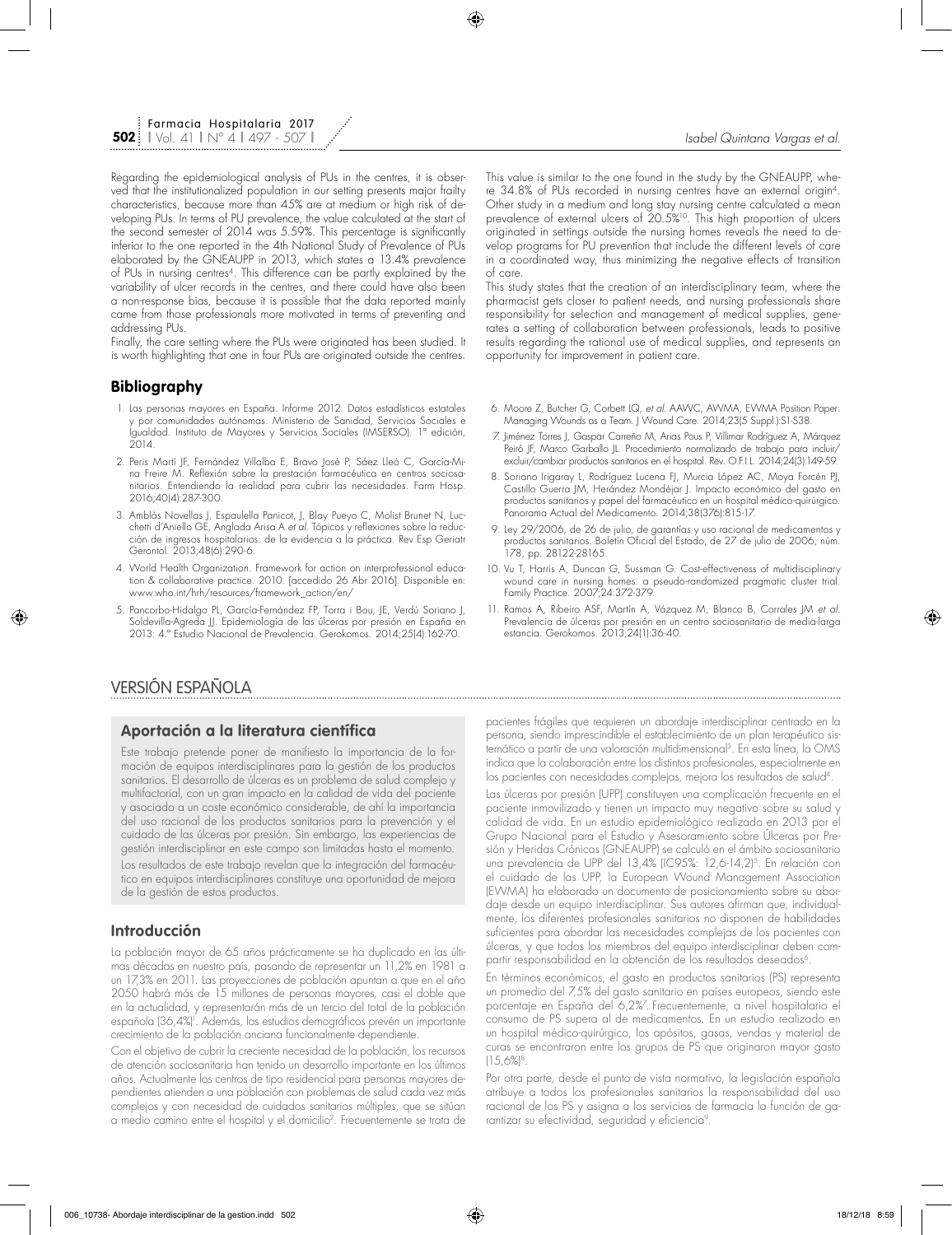

El presente trabajo tiene como objetivo describir y evaluar un procedimiento de gestión de los PS para el cuidado de las UPP desde una perspectiva interdisciplinar y coordinado desde un Servicio de Farmacia (SF), con la finalidad de racionalizar el uso de los PS en el ámbito de la atención sociosanitaria.

# **Métodos**

## Ámbito de estudio

El presente estudio se ha realizado en el ámbito de atención sociosanitaria, sobre los centros vinculados a un SF centralizado. Se han incluido los centros de tipo residencial para personas mayores dependientes (RPMD) vinculados al SF hasta el 2014. *S*e han excluido aquellos vinculados con posterioridad, así como los centros para personas con discapacidad intelectual y centros de enfermos mentales crónicos.

# Equipo interdisciplinar

En junio de 2012 se constituyó un equipo de trabajo interdisciplinar para la mejora de la gestión y el uso racional de los PS en los centros vinculados al SF. El equipo está compuesto por los coordinadores de enfermería de los centros atendidos y, por parte del SF, de un DUE del SF y el farmacéutico responsable de la unidad funcional de gestión de productos sanitarios. Con el objetivo de establecer las prioridades del equipo, se llevó a cabo un análisis de la situación inicial mediante un estudio económico del gasto en productos sanitarios en el año 2011, analizando el grupo A de Pareto del consumo total de PS (80% del consumo acumulado).

El equipo estableció una periodicidad de reuniones semestral y acordó las siguientes líneas de actuación: selección de productos, condiciones de utilización, análisis periódico del consumo de PS en los centros, control de stocks en los centros y análisis epidemiológico de las UPP en los centros. Como objetivo económico se propuso un ahorro en las compras de al menos un 10%. Se valoró el resultado de las intervenciones consensuadas por el equipo en las diferentes líneas de actuación.

# Líneas de actuación

### **a) Selección de PS**

A partir del concurso público centralizado emitido por la administración sanitaria autonómica, el equipo realiza una selección de apósitos y material de curas para su disponibilidad en los centros. Para ello, se lleva a cabo una revisión de las características técnicas de los productos, una simulación económica de su uso en distintos escenarios y un estudio de su utilidad en nuestro ámbito asistencial.

La capacidad de selección de productos para el cuidado de las UPP se ha evaluado mediante el porcentaje de productos seleccionados respecto del total de productos disponibles en el concurso público vigente.

### **b) Condiciones de utilización**

Se establece un consenso sobre las condiciones de utilización de determinados productos, que por su elevado coste y/o condiciones especiales de uso, requieren un mayor seguimiento. De esta forma, la utilización de un producto de este tipo requiere una solicitud individualizada (Figura 1) que incluye información relativa a su uso y un apartado para incorporar datos sobre el paciente y evolución de la UPP.

#### **c) Análisis periódico del consumo de PS en los centros**

El SF proporciona a cada uno de los centros la información relativa al consumo por paciente y mes de material de curas y del total de PS, con periodicidad semestral. Se incluye además la relación de productos correspondiente al grupo A de Pareto. En el seno del equipo se procede al análisis comparativo para establecer estrategias consensuadas para mejorar el uso de los PS.

Para valorar el impacto de las intervenciones del equipo en el consumo de PS, se ha calculado, para cada centro, la diferencia entre el consumo al inicio de la formación del equipo y tres años después.

#### **d) Control de stocks en los centros**

El equipo interdisciplinar establece el control de stocks en los centros con periodicidad al menos semestral, para minimizar los productos inmovilizados, ajustar las cantidades solicitadas y en definitiva, optimizar la gestión de los PS.

#### **e) Análisis epidemiológico de las UPP en los centros**

Con la finalidad de conocer la situación en relación con el cuidado de las úlceras en los centros y establecer estrategias asistenciales comunes, en 2014 se realizó un estudio descriptivo retrospectivo sobre el riesgo de aparición de UPP y los pacientes con UPP. Se recogió semestralmente para cada centro la siguiente información: número de plazas, número de pacientes ingresados en ese periodo, número de pacientes en cada categoría de riesgo según la escala de Norton, número de pacientes con UPP y número de UPP al inicio del semestre y durante el semestre, número de pacientes con UPP nuevas, número de UPP nuevas y número de UPP de origen externo (hospital, domicilio, otras residencias). La información fue proporcionada al SF directamente por los profesionales de forma voluntaria, con periodicidad semestral.

El análisis descriptivo, realizado en 2014, se ha presentado mediante la distribución de pacientes en función del riesgo de UPP, la prevalencia y la incidencia de úlceras y de pacientes con úlceras, así como el porcentaje de úlceras con origen externo al centro (hospital, domicilio, otra residencia). Además, se ha calculado la prevalencia de úlceras al inicio del segundo semestre de 2014, no disponiendo de datos anteriores.

# **Resultados**

Se constituyó un equipo interdisciplinar con representantes de 18 RPMD con un total de 1.599 plazas asistenciales.

El análisis de los datos recogidos sobre el gasto sanitario del SF de RPMD La Cañada durante el año 2011, reveló que el gasto de PS respecto al total (medicamentos y PS) fue del 21%. En la Tabla 1 se indica la relación de productos que corresponden al grupo A de Pareto calculado para el total de centros, referente al año 2011. Los productos destinados a la prevención y cura de úlceras suponían un 72% del gasto total de los PS. Dentro de este grupo, los seis primeros productos corresponden a apósitos de espuma (53,9% del consumo acumulado).

Desde la formación del equipo en junio de 2012 hasta diciembre de 2015, se han realizado siete reuniones, con una media de 12,7 asistentes por reunión. El 55,5% de los representantes de enfermería de los centros ha asistido al menos a la mitad de las reuniones convocadas.

Durante los primeros 12 meses de seguimiento, el ahorro mensual en las compras de material de curas fue como mínimo de un 17% (mediana= 36,4%; rango= 17,5 a 54,9) respecto a los 12 meses anteriores a la formación del equipo.

Después del proceso de valoración, fueron seleccionados 27 productos (15%) de un total de 180 ofertados en el concurso público. En la Tabla 2 se indica el porcentaje de productos para cada categoría. En ocho categorías se seleccionó un porcentaje de productos inferior al 25%, entre ellas, los apósitos de espuma, apósitos de plata, apósitos hidrocoloides y alginatos.

El equipo interdisciplinar acordó la solicitud individualizada de cinco productos: apósito bioactivo iónico, apósito modulador de proteasas, apósito salino, antimicrobiano polihexametileno biguanida (PHMB) y el apósito de cadexómero yodado.

En 16 centros se produjo una reducción en el consumo en material de curas. La mediana de las diferencias de consumo de estos productos fue de -32,3% (rango= -95,9 a 100). Además, se constató una reducción en el consumo superior al 50% en 7 centros (38,9% del total). En la Figura 2 se representa la distribución de la variación de consumo en los centros.

La Tabla 3 resume la información referente al riesgo de UPP y a los pacientes con UPP en 2014, desglosado en semestres. Los datos proceden de 12 centros, distintos en cada semestre. Más del 45% de pacientes ingresados en los centros tenían un riesgo medio o alto de desarrollo de UPP. En el segundo semestre, se evidenció una mayor incidencia de pacientes con úlceras (2,15 casos nuevos/100 pacientes/mes). La prevalencia de pacientes con úlceras (casos/100 pacientes/mes) fue de 2,76 en el segundo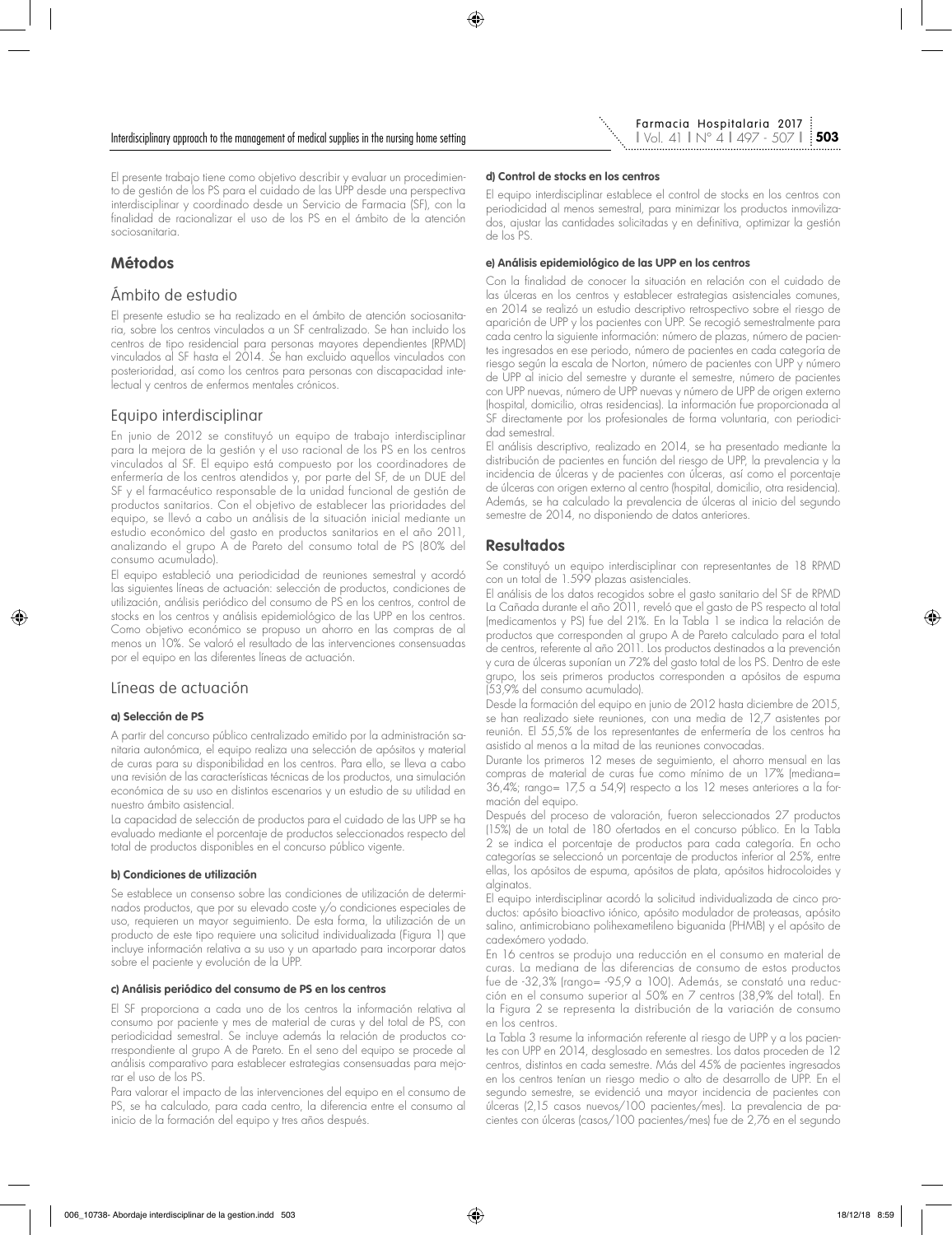|  | <u>Apósito activado con solución de Ringer 4 cm Ø</u> |  |  |  |  |
|--|-------------------------------------------------------|--|--|--|--|
|  |                                                       |  |  |  |  |

#### **Características del apósito:**

Efecto irrigo-absorbente continuado, que libera una solución Ringer. Prepara el lecho de la herida y reactiva la cicatrización.

Potencia el desbridamiento autolítico, ablanda las placas necróticas y absorbe células muertas, bacterias y toxinas.

**Indicaciones:** heridas con necrosis, infección o fibrina.

### **Aplicación:**

Se puede aplicar sobre la úlcera así como en úlceras cavitadas.

Fijar con un vendaje o en caso necesario, con un apósito con bajo poder de absorción.

El apósito debe estar en contacto con el lecho de la herida, evitando sobrepasar su contorno. Se recomienda proteger el borde de la úlcera con crema de óxido de zinc al 10-30%.

#### **Datos del paciente:**

El intervalo máximo de cambio de apósito es de 24 horas, en el primer cambio de apósito. Después, cada 48 horas.

### **Contraindicaciones y precauciones:**

Al principio del tratamiento puede aumentar el tamaño de la úlcera, debido a la eliminación del tejido dañado irreversiblemente. Esto puede ser un síntoma del inicio del proceso de la curación.

Puede aparecer un enrojecimiento de los bordes de la úlcera, lo que en general es síntoma de la reactivación de la circulación.

Durante la terapia las úlceras pueden mostrar una tendencia a sangrar de forma espontánea.

No cortar ni dañar mecánicamente el apósito. No combinar con otros medicamentos vía tópica.

| Datos sobre la úlcera:     |                                |  |  |  |  |  |  |  |  |
|----------------------------|--------------------------------|--|--|--|--|--|--|--|--|
|                            |                                |  |  |  |  |  |  |  |  |
|                            | Superficie (cm <sup>2</sup> ): |  |  |  |  |  |  |  |  |
| <b>Tratamiento previo:</b> | Duración:                      |  |  |  |  |  |  |  |  |
|                            |                                |  |  |  |  |  |  |  |  |
|                            |                                |  |  |  |  |  |  |  |  |
| Evolución:                 |                                |  |  |  |  |  |  |  |  |
|                            |                                |  |  |  |  |  |  |  |  |
|                            |                                |  |  |  |  |  |  |  |  |
|                            |                                |  |  |  |  |  |  |  |  |
|                            |                                |  |  |  |  |  |  |  |  |

Figura 1. *Solicitud individualizada de apósito activado con solución de Ringer.*

semestre. La prevalencia de pacientes con úlceras y de úlceras calculados al inicio del segundo semestre de 2014 fue de 4,91% y 5,59%, respectivamente. En relación al origen de las úlceras, la cuarta parte tuvo un origen externo a la residencia.

### **Discusión**

La implicación del farmacéutico en equipo interdisciplinares orientados al uso racional del medicamento es cada vez más relevante en los diversos ámbitos asistenciales. Sin embargo, en la actualidad esta implicación todavía es limitada en el caso de los PS, a pesar del elevado coste que suponen, tanto a nivel hospitalario como en el ámbito de los centros sociosanitarios. Por otra parte, debido a la rápida innovación tecnológica, estos productos están alcanzando niveles técnicos de complejidad elevados, por lo que se requiere amplios conocimientos y experiencia en su manejo.

Dada la repercusión en términos de salud, calidad de vida y costes económicos asociados que supone el desarrollo de UPP en los ancianos institucionalizados, es esencial el abordaje en equipo del cuidado de las UPP y de la gestión del material de curas.

La formación de un equipo interdisciplinar coordinado por un SF en el ámbito sociosanitario ha permitido realizar intervenciones dirigidas al uso racional de los PS. La participación de los centros en el equipo puede considerarse satisfactoria, teniendo en cuenta el número de asistentes por reunión. En nuestro entorno, diferentes factores condicionan la participación de los profesionales de los centros, como la distancia geográfica entre el centro y el SF, así como la diversidad de empresas gestoras de los centros y del SF.

Los resultados obtenidos en el presente trabajo, muestran que los productos para la prevención y cuidado de las UPP suponen un considerable gasto en el ámbito sociosanitario (72% del gasto total de los PS),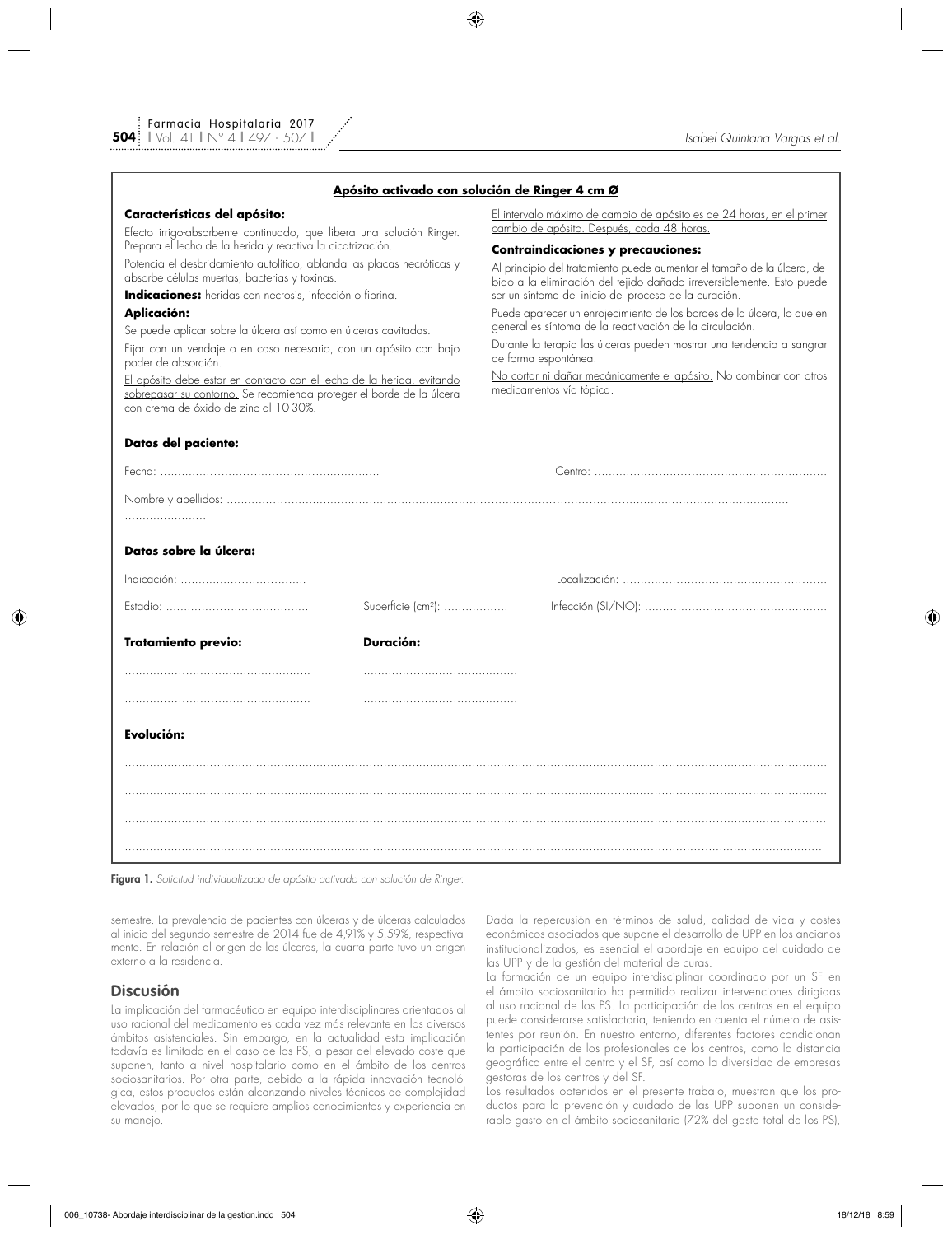

**Tabla 1.** Grupo A de Pareto calculado para el total de centros (año 2011)

| % Consumo total | % Acumulado |
|-----------------|-------------|
| 14,9            | 14,9        |
| 8,9             | 23,8        |
| 8,1             | 31,9        |
| 7,7             | 39,6        |
| 7,3             | 46,9        |
| 6,9             | 53,8        |
| 4,7             | 58,5        |
| 3,0             | 61,5        |
| 2,4             | 63,9        |
| 2,4             | 66,3        |
| 2,3             | 68,6        |
| 2,1             | 70,7        |
| 1,8             | 72,5        |
| 1,6             | 74,1        |
| 1,6             | 75,7        |
| 1,4             | 77,1        |
| 1,4             | 78,5        |
| 1,4             | 79,9        |
|                 |             |

### **Tabla 2.** Productos para curas seleccionados del concurso público

| Categoría de producto            | Nº productos del concurso público | Nº productos seleccionados (%) |
|----------------------------------|-----------------------------------|--------------------------------|
| Apósito espuma no anatómico      | 34                                | 4 (11,8%)                      |
| Apósito modulador proteasas      | 8                                 | 1(12,5%)                       |
| Apósito de plata                 | 28                                | 4 (14,3%)                      |
| Apósito hidrocoloide             | 14                                | 2(14,3%)                       |
| Apósito alginato                 | 6                                 | 1(16,7%)                       |
| Apósito hidrogel/Hidrogel        | 6                                 | 1(16,7%)                       |
| Apósito salino                   | 5                                 | $1(20,0\%)$                    |
| Apósito espuma anatómico         | 9                                 | 2 (22,2%)                      |
| Antimicrobiano PHMB              | 4                                 | 1(25,0%)                       |
| Apósito yodo/cadexómero yodado   | $\overline{4}$                    | 1(25,0%)                       |
| Ácidos grasos hiperoxigenados    | 4                                 | 1(25,0%)                       |
| Apósito film poliuretano         | 3                                 | 1(33,3%)                       |
| Apósito algodón traqueostomías   | $\overline{2}$                    | $1(50,0\%)$                    |
| Apósito bioactivo iónico         | $\overline{2}$                    | $1(50,0\%)$                    |
| Colágeno                         |                                   | $1(100\%)$                     |
| Crema óxido zinc                 | 2                                 | 2 (100%)                       |
| Película copolímero spray        |                                   | $1(100\%)$                     |
| Limpieza piel frágil líquido     |                                   | 1 (100%)                       |
| Sistema fijación vías            | 4                                 | $0(0\%)$                       |
| Apósito impregnados antisépticos | 5                                 | $0(0\%)$                       |
| Apósito postquirúrgico           | 6                                 | $0(0\%)$                       |
| Apósito reticular impregnado     | $\overline{7}$                    | $0(0\%)$                       |
| Apósito reticular de silicona    | 9                                 | $0(0\%)$                       |
| Matriz proteínas en gel          |                                   | $0(0\%)$                       |
| Apósito carbón activo            | 2                                 | $0(0\%)$                       |
| Apósito sulfadiazina argéntica   | 8                                 | $0(0\%)$                       |
| Sistemas de compresión multicapa | 4                                 | $0(0\%)$                       |
| <b>TOTAL</b>                     | 180                               | 27 (15,0%)                     |
|                                  |                                   |                                |

**505**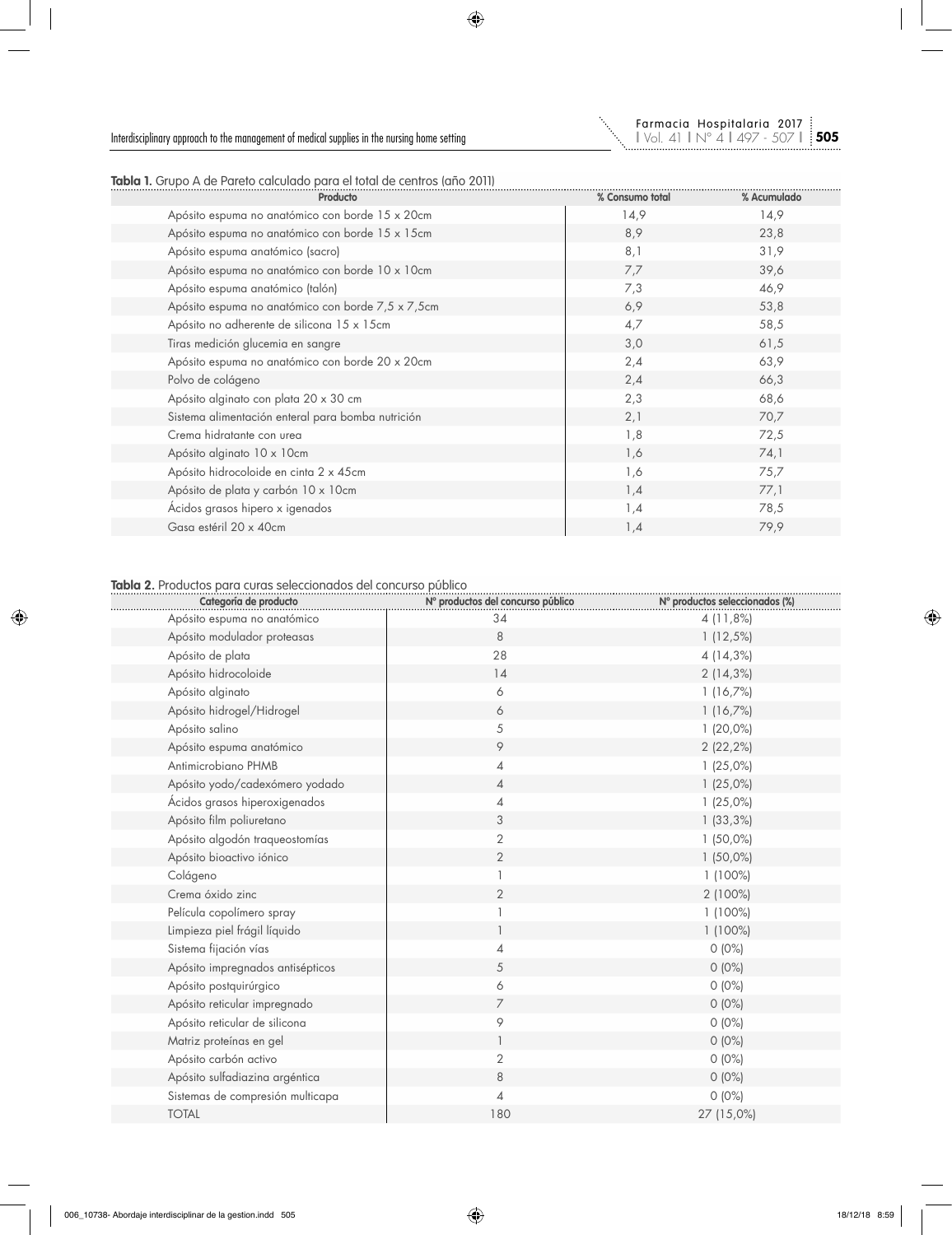

Farmacia Hospitalaria 2017

Figura 2. *Distribución de la variación de consumo de material de curas en los centros.*

por lo que el equipo interdisciplinar centró los esfuerzos en la utilización eficiente de este grupo de PS.

Como se muestra en nuestro trabajo, la gestión de PS por parte de un equipo interdisciplinar compuesto por enfermeros y farmacéuticos conduce a resultados positivos en términos económicos, evidenciándose un ahorro significativo en las compras del material de curas durante el periodo estudiado. Esto va en la línea de lo referido por la EWMA, que indica que el ahorro económico es uno de los beneficios del trabajo en equipo en el cuidado de heridas crónicas proporcionando además resultados positivos en cuanto a cura de úlceras y tasa de amputación<sup>6</sup>. Del mismo modo, la experiencia de equipos compuestos por enfermeros y farmacéuticos demostró, en un trabajo coste-efectividad sobre el cuidado de úlceras en residencias de tercera edad, que las intervenciones resultaron en un ahorro significativo de los costes así como en una mejora de los resultados, medidos como porcentaje de úlceras curadas y tiempo necesario hasta la curación<sup>10</sup>.

Una de las intervenciones más relevantes del equipo ha sido el establecimiento de un procedimiento interdisciplinar para la evaluación y selección de PS basado en criterios clínicos y económicos. El proceso de selección es valorado muy positivamente por los miembros del equipo, y la selección de PS realizada cubre la mayor parte de las necesidades de las personas atendidas. Además, dado que con la selección se

limita el número de productos que se manejan en los centros, se facilitan los procedimientos de gestión al simplificar los procesos de pedido, almacenamiento, dispensación, revisión de caducidades, etc.

Por otra parte, este estudio ha puesto de manifiesto la variabilidad en la información recogida en los diferentes centros en relación con el registro de úlceras y la utilización de distintos puntos de corte para la escala de valoración de riesgo de úlceras. Este hecho es consecuencia de que los centros se diferencian en su gestión y organización, y puede repercutir en los niveles de cuidados asignados a los pacientes en función del centro donde residen. Además, desde el punto de vista estadístico, esta variabilidad introduce sesgos en los cálculos realizados, y supone por tanto una limitación para comparar datos procedentes de otros trabajos. Esta situación ha dado pie al desarrollo de un documento consensuado para unificar el registro de úlceras en los centros.

En cuanto al análisis epidemiológico de las UPP en los centros, se observa que la población institucionalizada en nuestro entorno presenta características de fragilidad importantes, ya que más del 45% presenta un riesgo medio o alto de desarrollo de UPP. Respecto a la prevalencia de UPP, el valor calculado al inicio del segundo semestre de 2014 fue de 5,59%. Este dato es sensiblemente inferior al referido en el 4º Estudio Nacional de Prevalencia de las UPP realizado por el GNEAUPP en 2013, que sitúa la prevalencia de UPP en centros sociosanitarios en el 13,4%4. Esta diferencia puede explicarse en parte por la variabilidad en el registro de úlceras en los centros, y además puede haberse introducido un sesgo de no respuesta, ya que es posible que los datos remitidos procedan principalmente de los profesionales más motivados sobre la prevención y abordaje de las UPP.

Por último, un aspecto estudiado es el ámbito asistencial en el que se origina la UPP. Cabe destacar que una de cada cuatro UPP tiene un origen externo al propio centro. Este valor es comparable al encontrado en el estudio del GNEAUPP, donde el 34,8% de las UPP registradas en centros sociosanitarios tiene un origen externo4. En otro estudio en un centro sociosanitario de media-larga estancia, la prevalencia media de úlceras externas fue de 20,5%10. Esta elevada proporción de úlceras originadas en ámbitos distintos al propio centro revela la necesidad de desarrollar programas de prevención de UPP que abarquen los distintos niveles asistenciales de forma coordinada, minimizando así los efectos negativos de la transición asistencial.

Este trabajo pone de manifiesto que la formación de un equipo interdisciplinar, en el que el farmacéutico se aproxima a las necesidades del paciente, y los profesionales de enfermería comparten la responsabilidad en la selección y gestión de los PS, genera un marco de colaboración entre profesionales, conduce a resultados positivos en el uso racional de los PS y constituye una oportunidad de mejora en el cuidado de los pacientes.

| <b>Tabla 3.</b> Información referente al riesgo de UPP y a los pacientes con UPP (año 2014) |  |  |  |  |  |  |  |  |  |  |  |  |  |  |  |  |  |  |  |  |  |  |  |  |  |  |  |  |
|---------------------------------------------------------------------------------------------|--|--|--|--|--|--|--|--|--|--|--|--|--|--|--|--|--|--|--|--|--|--|--|--|--|--|--|--|
|                                                                                             |  |  |  |  |  |  |  |  |  |  |  |  |  |  |  |  |  |  |  |  |  |  |  |  |  |  |  |  |

|                                                | 2014 (1 <sup>er</sup> semestre) | $2014$ ( $2^{\circ}$ semestre) |
|------------------------------------------------|---------------------------------|--------------------------------|
| N° pacientes en los centros durante el período | 920                             | 907                            |
| N° plazas en los centros                       | 900                             | 876                            |
| Riesgo de úlceras                              |                                 |                                |
| N° Pacientes riesgo bajo                       | 52,5%                           | 54,9%                          |
| N° Pacientes riesgo medio                      | 23,5%                           | 17.9%                          |
| N° Pacientes riesgo alto                       | 24,0%                           | 27,2%                          |
| Prevalencia (casos/100 ptes/mes)               |                                 |                                |
| N° pacientes con úlceras en el semestre        | 1.82                            | 2.76                           |
| N° úlceras en el semestre                      | 2.94                            | 3.73                           |
| Origen externo al centro                       |                                 |                                |
| N° úlceras de origen externo                   | 26,5%                           | 25,6%                          |
| Incidencia (casos nuevos/100 ptes/mes)         |                                 |                                |
| Incidencia de pacientes con úlceras            | .09                             | 2.15                           |
| Incidencia de úlceras                          | 1,54                            | 2.41                           |
|                                                |                                 |                                |